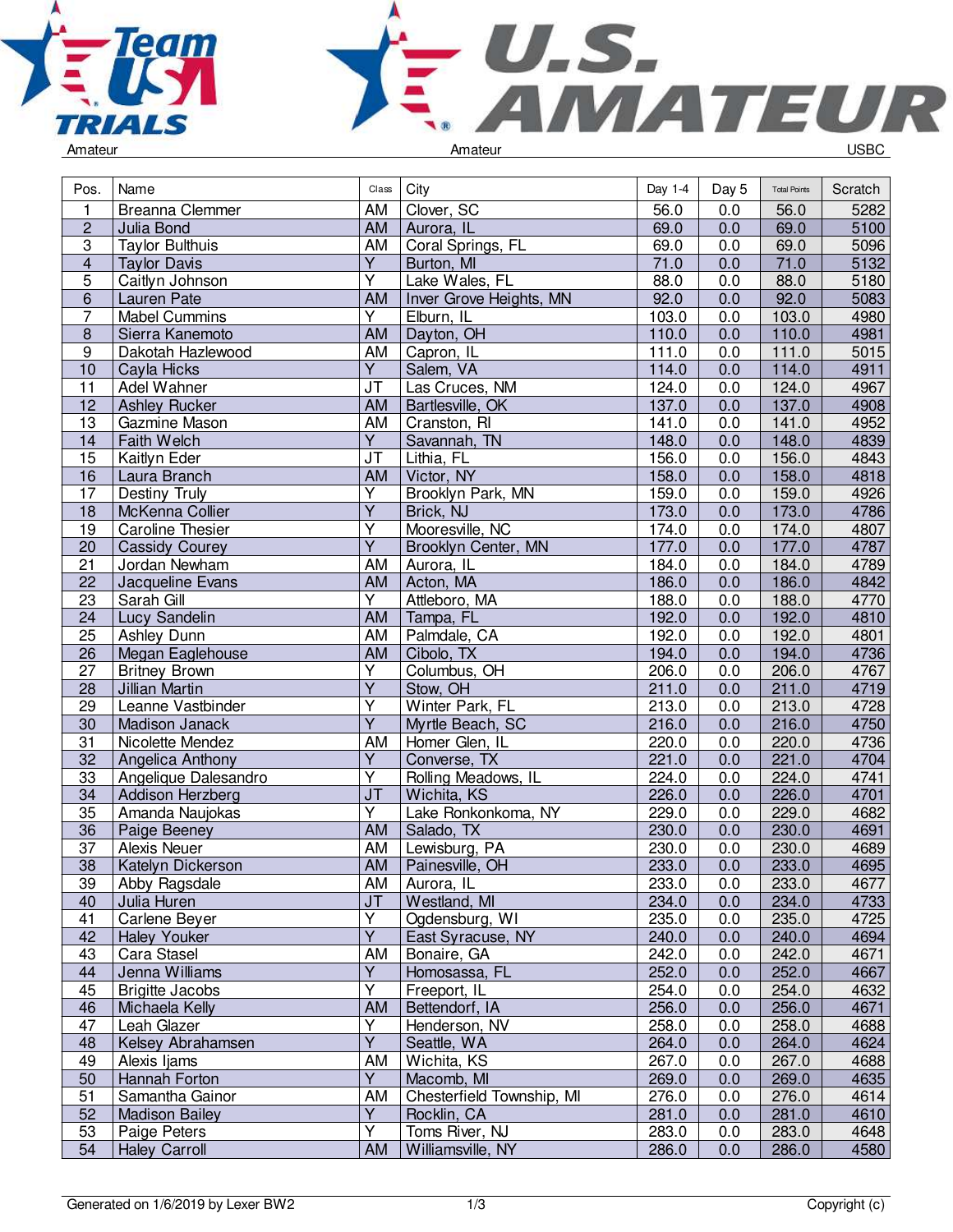



| Pos.            | Name                   | Class                   | City                   | Day 1-4 | Day 5 | <b>Total Points</b> | Scratch |
|-----------------|------------------------|-------------------------|------------------------|---------|-------|---------------------|---------|
| 55              | <b>Britaney Myers</b>  | Y                       | Mechanicville, NY      | 291.0   | 0.0   | 291.0               | 4606    |
| 56              | Olivia Farwell         | <b>AM</b>               | Elizabethtown, PA      | 291.0   | 0.0   | 291.0               | 4596    |
| $\overline{57}$ | Patricia Rosales       | Ÿ                       | Orlando, FL            | 291.0   | 0.0   | 291.0               | 4581    |
| 58              | Bryanna Leyen          | AM                      | Perry Hall, MD         | 291.0   | 0.0   | 291.0               | 4576    |
| 59              | Amanda Morgan          | AM                      | Killeen, TX            | 292.0   | 0.0   | 292.0               | 4619    |
| 60              | Melanie Katen          | $\overline{Y}$          | San Jose, CA           | 292.0   | 0.0   | 292.0               | 4592    |
| 61              | Allie Leiendecker      | $\overline{\mathsf{Y}}$ | Wooster, OH            | 296.0   | 0.0   | 296.0               | 4667    |
| 62              | <b>Crystal Elliott</b> | $\overline{\mathsf{Y}}$ | Palm Bay, FL           | 298.0   | 0.0   | 298.0               | 4638    |
| 63              | Maranda Pattison       | $\overline{Y}$          | Redwood Valley, CA     | 303.0   | 0.0   | 303.0               | 4577    |
| 64              | Olivia Komorowski      | $\overline{Y}$          | Oshkosh, WI            | 303.0   | 0.0   | 303.0               | 4564    |
| 65              | Hope Gramly            | Υ                       | Aubrey, TX             | 304.0   | 0.0   | 304.0               | 4578    |
| 66              | Brooklyn Boudreau      | $\overline{Y}$          | Snohomish, WA          | 304.0   | 0.0   | 304.0               | 4577    |
| 67              | Kamerin Peters         | JT                      | Toms River, NJ         | 305.0   | 0.0   | 305.0               | 4510    |
| 68              | Jenna Coldiron         | AM                      | Cincinnati, OH         | 306.0   | 0.0   | 306.0               | 4575    |
| 69              | Jessica Wolfe          | AM                      | Kettering, OH          | 319.0   | 0.0   | 319.0               | 4526    |
| 70              | Justine Brookover      | $\overline{Y}$          | Parkersburg, WV        | 334.0   | 0.0   | 334.0               | 4503    |
| $\overline{71}$ | Arianna Campbell       | AM                      | Coos Bay, OR           | 337.0   | 0.0   | 337.0               | 4534    |
| $\overline{72}$ | Jennifer Loredo        | $\overline{Y}$          | Fresno, CA             | 338.0   | 0.0   | 338.0               | 4569    |
| 73              | Amber MacLeod          | AM                      | Brick, NJ              | 339.0   | 0.0   | 339.0               | 4454    |
| 74              | April McDonnell        | Y                       | North Las Vegas, NV    | 340.0   | 0.0   | 340.0               | 4583    |
| 75              | Madysen Keller         | AM                      | Indian Trail, NC       | 341.0   | 0.0   | 341.0               | 4537    |
| 76              | <b>Elizabeth Ross</b>  | Ÿ                       | Schenectady, NY        | 346.0   | 0.0   | 346.0               | 4429    |
| $\overline{77}$ | Hannah Triske          | Υ                       | Minnetonka, MN         | 351.0   | 0.0   | 351.0               | 4491    |
| $\overline{78}$ |                        | $\overline{\mathsf{Y}}$ |                        | 354.0   | 0.0   | 354.0               | 4483    |
|                 | Katelyn Orisek         | $\overline{\mathsf{Y}}$ | Yorkville, IL          |         |       |                     |         |
| 79              | Crystal Singh          | $\overline{\mathsf{Y}}$ | Parkland, FL           | 359.0   | 0.0   | 359.0               | 4470    |
| 80              | Maryssa Carey          |                         | Hobart, IN             | 361.0   | 0.0   | 361.0               | 4427    |
| 81              | Kayla Ovesny           | AM                      | Norman, OK             | 366.0   | 0.0   | 366.0               | 4454    |
| 82              | Kaitlyn Rudy           | AM                      | Buffalo Grove, IL      | 366.0   | 0.0   | 366.0               | 4442    |
| 83              | Madeleine McDuff       | AM                      | Katy, TX               | 367.0   | 0.0   | 367.0               | 4523    |
| 84              | Denisyha Waller        | AM                      | Markham, IL            | 373.0   | 0.0   | 373.0               | 4444    |
| 85              | Veronica Petrinec      | Υ                       | Titusville, FL         | 374.0   | 0.0   | 374.0               | 4462    |
| 86              | Montana Meyer          | Ÿ                       | Imperial, MO           | 374.0   | 0.0   | 374.0               | 4461    |
| 87              | Jalesa Johnson         | AM                      | Delmar, DE             | 375.0   | 0.0   | 375.0               | 4435    |
| 88              | Lara Kurt              | $\overline{Y}$          | Leland, NC             | 377.0   | 0.0   | 377.0               | 4421    |
| 89              | Evan Smith             | $\overline{\mathsf{Y}}$ | Seattle, WA            | 378.0   | 0.0   | 378.0               | 4320    |
| 90              | <b>Ashley Channell</b> | Ÿ                       | Morris Chapel, TN      | 381.0   | 0.0   | 381.0               | 4441    |
| 91              | Amelia Kiefer          | Ÿ                       | Jasper, IN             | 384.0   | 0.0   | 384.0               | 4445    |
| 92              | <b>Kasey Eaton</b>     | AM                      | Wyoming, MI            | 387.0   | 0.0   | 387.0               | 4435    |
| 93              | Megan Hess             | Υ                       | Urbandale, IA          | 388.0   | 0.0   | 388.0               | 4440    |
| 94              | Cassidy Ray            | $\overline{Y}$          | Herrin, IL             | 390.0   | 0.0   | 390.0               | 4443    |
| 95              | Emma Dockery           | Υ                       | Kent, OH               | 390.0   | 0.0   | 390.0               | 4426    |
| 96              | Stephanie Zavala       | AM                      | Downey, CA             | 390.0   | 0.0   | 390.0               | 4415    |
| 97              | Madison McCall         | $\overline{Y}$          | North Myrtle Beach, SC | 397.0   | 0.0   | 397.0               | 4407    |
| 98              | Jordan Shipp           | $\overline{Y}$          | Pensacola, FL          | 398.0   | 0.0   | 398.0               | 4388    |
| 99              | <b>Tiffany Clark</b>   | AM                      | Huntsville, AL         | 399.0   | 0.0   | 399.0               | 4397    |
| 100             | Rachael Berg           | $\overline{Y}$          | Surprise, AZ           | 401.0   | 0.0   | 401.0               | 4376    |
| 101             | Sierra Ciesiolka       | $\overline{\mathsf{Y}}$ | Harker Heights, TX     | 403.0   | 0.0   | 403.0               | 4379    |
| 102             | Sarah Voiers           | $\overline{Y}$          | Valparaiso, IN         | 405.0   | 0.0   | 405.0               | 4397    |
| 103             | Isabella Pohl          | $\overline{\mathsf{Y}}$ | Orlando, FL            | 411.0   | 0.0   | 411.0               | 4365    |
| 104             | Shawna Strause         | AM                      | Tucson, AZ             | 411.0   | 0.0   | 411.0               | 4352    |
| 105             | <b>Hailey Triske</b>   | Υ                       | Minnetonka, MN         | 418.0   | 0.0   | 418.0               | 4341    |
| 106             | <b>Hayley Connelly</b> | $\overline{\mathsf{Y}}$ | Hazlet, NJ             | 419.0   | 0.0   | 419.0               | 4392    |
| 107             | Brianna MacLeod        | AM                      | Brick, NJ              | 420.0   | 0.0   | 420.0               | 4364    |
| 108             | Jacklyn Peters         | AM                      | Elk Grove Village, IL  | 426.0   | 0.0   | 426.0               | 4298    |